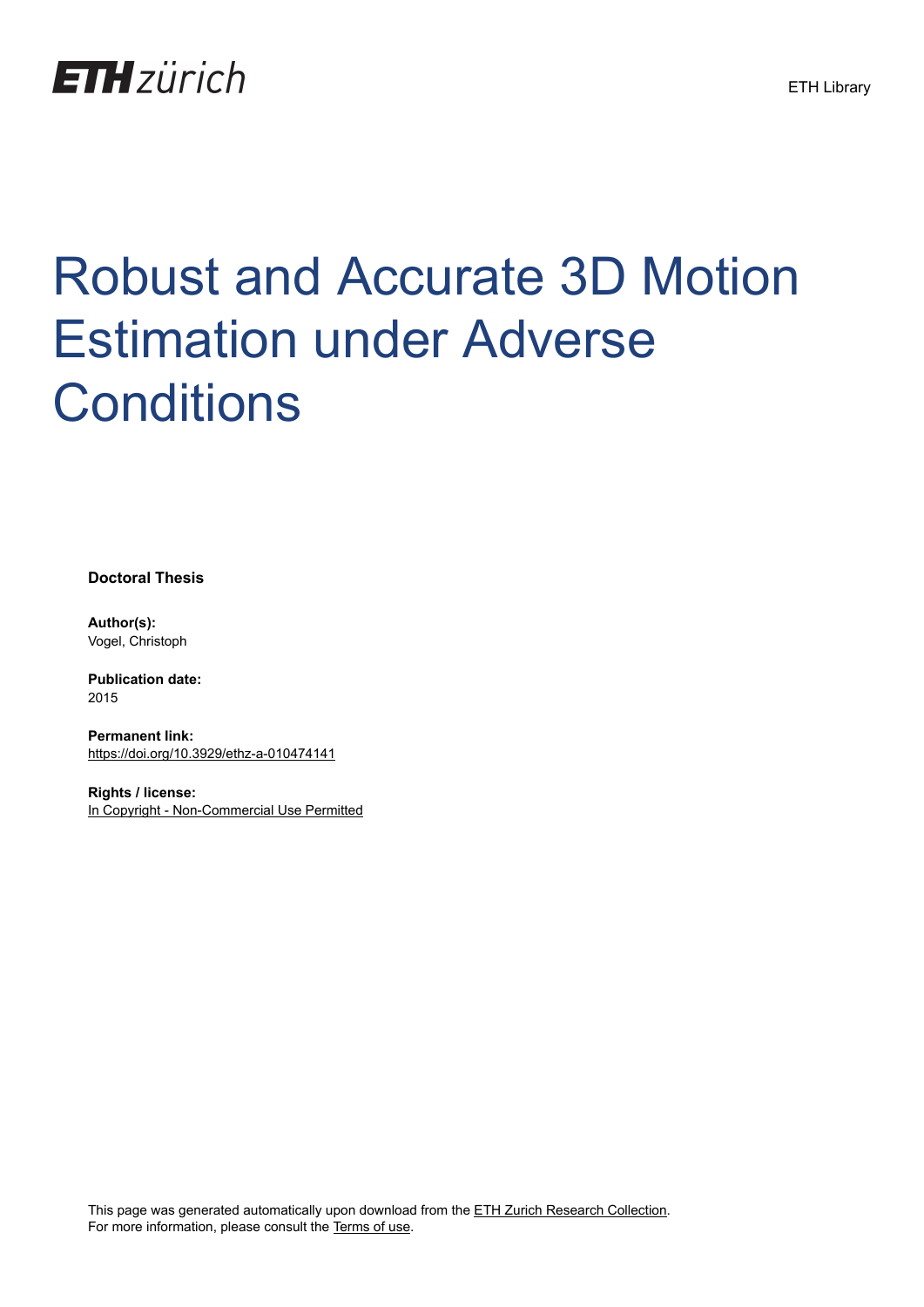DISS. ETH NO. 22721

#### **ROBUST AND ACCURATE 3D MOTION ESTIMATION UNDER ADVERSE CONDITIONS**

### A thesis submitted to attain the degree of DOCTOR OF SCIENCES of ETH ZÜRICH

(Dr. sc. ETH Zürich)

presented by

CHRISTOPH VOGEL

Dipl. Inform., RWTH Aachen

born on 13.11.1978

citizen of Germany

accepted on the recommendation of

Prof. Dr. Konrad Schindler, examiner ETH Zürich, Schweiz

Prof. Stefan Roth, Ph.D., co-examiner TU Darmstadt, Deutschland

Prof. Dr. Daniel Cremers, co-examiner TU München, Deutschland

2015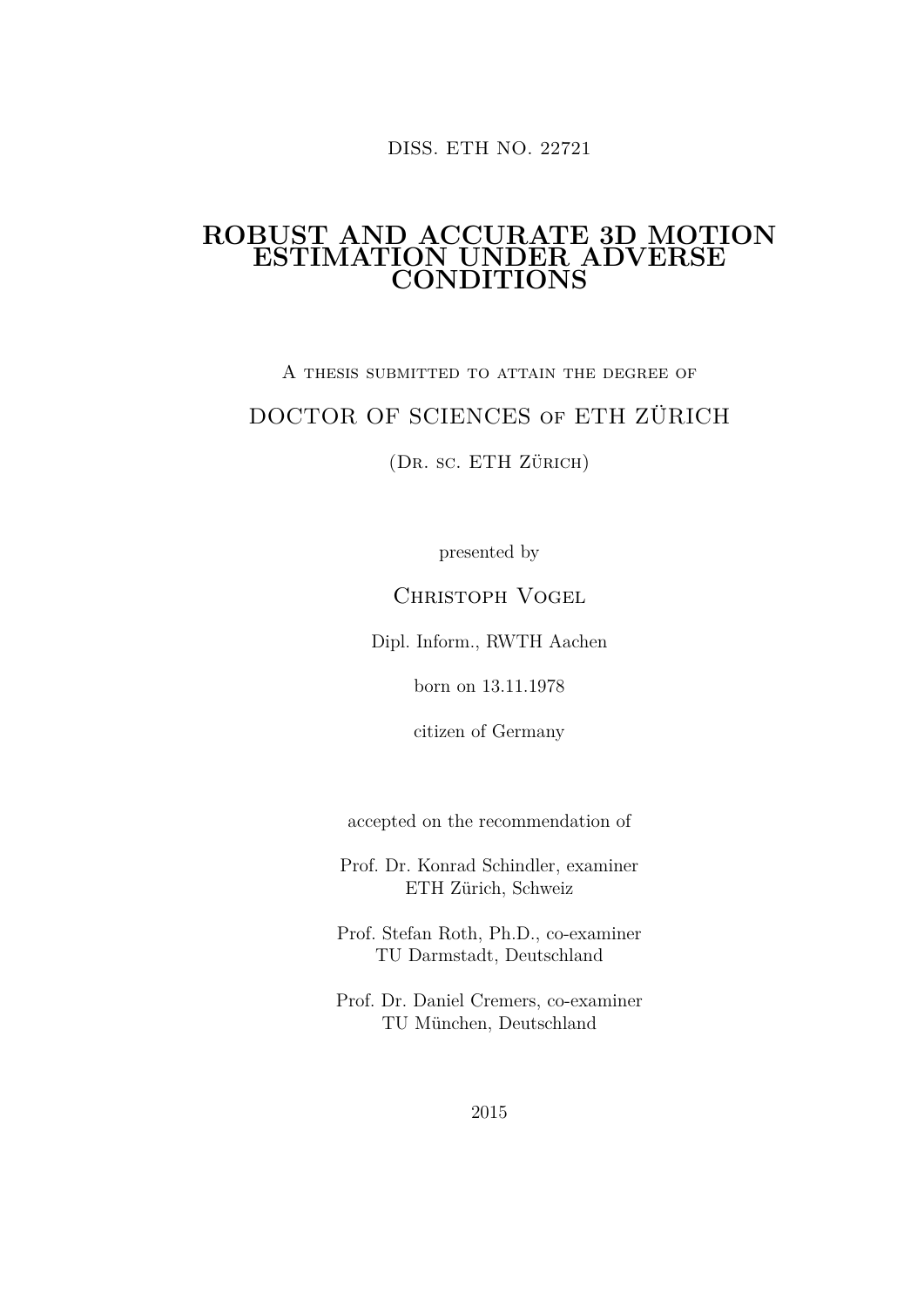## Abstract

3D vision from two eyes and the capability to detect moving objects and estimate their location and movement speed are the basic evidence for humans and animals to interpret and interact with their environment. Likewise, these cues are important for machines, which, equipped with photographic cameras, perceive the world in a similar manner. In the future, intelligent perceiving systems could become omnipresent in our everyday life. Thus, it is not surprising that both, stereo and motion estimation, were in the focus of computer vision since its early days and recently, because of their importance for several key applications like driver assistance, autonomous driving or scene understanding, have regained attention. Somewhat surprisingly, though, both tasks are traditionally tackled individually by the vision community.

This thesis considers the estimation of *scene flow*, the joint computation of motion and geometry from images of (calibrated) stereo cameras, acquired over at least two time steps. Scene flow models appear to have certain advantages over computing geometry and motion individually. Joint inference should allow to exploit correlations between both entities and for instance better reveal co-occurring motion and geometry discontinuities. The capability to lift the motion representation from the image plane to metric 3D space should also be beneficial, as well as the availability of redundant views of the scene.

This work begins with these ideas, and shows that scene flow methods can indeed outperform dedicated stereo and optical methods at their respective task.

In the focus of this thesis are outdoor scenarios, where passive, stereo camera systems possess advantages over active systems like time-of-flight, pattern projection or laser based devices. Under uncontrolled lighting conditions, the constraints imposed by the data can be conflicting or even misleading. Especially in these challenging scenarios, however, scene flow methods can lead to significantly better reconstructions than their 2D counterparts, stereo and optical flow.

We start with a systematic evaluation of different data terms, including several prominent per-pixel and patch-based data costs. Because the data term is vital for high quality reconstructions under adverse conditions, we conduct most of the experiments on a challenging outdoor dataset and try to minimize influences unrelated to the data cost. Motivated by the capability to deliver metric 3D motion estimates, we develop our first scene flow method and focus on the 3D accuracy of the reconstructed motion. Exploiting that many scenes of interest consist of rigidly moving parts, we propose to locally penalize the difference of the flow vectors to a rigid motion. The model prefers locally rigid motions but is not limited to completely rigid scenarios. Building on the experience with this local rigidity assumption we go one step further and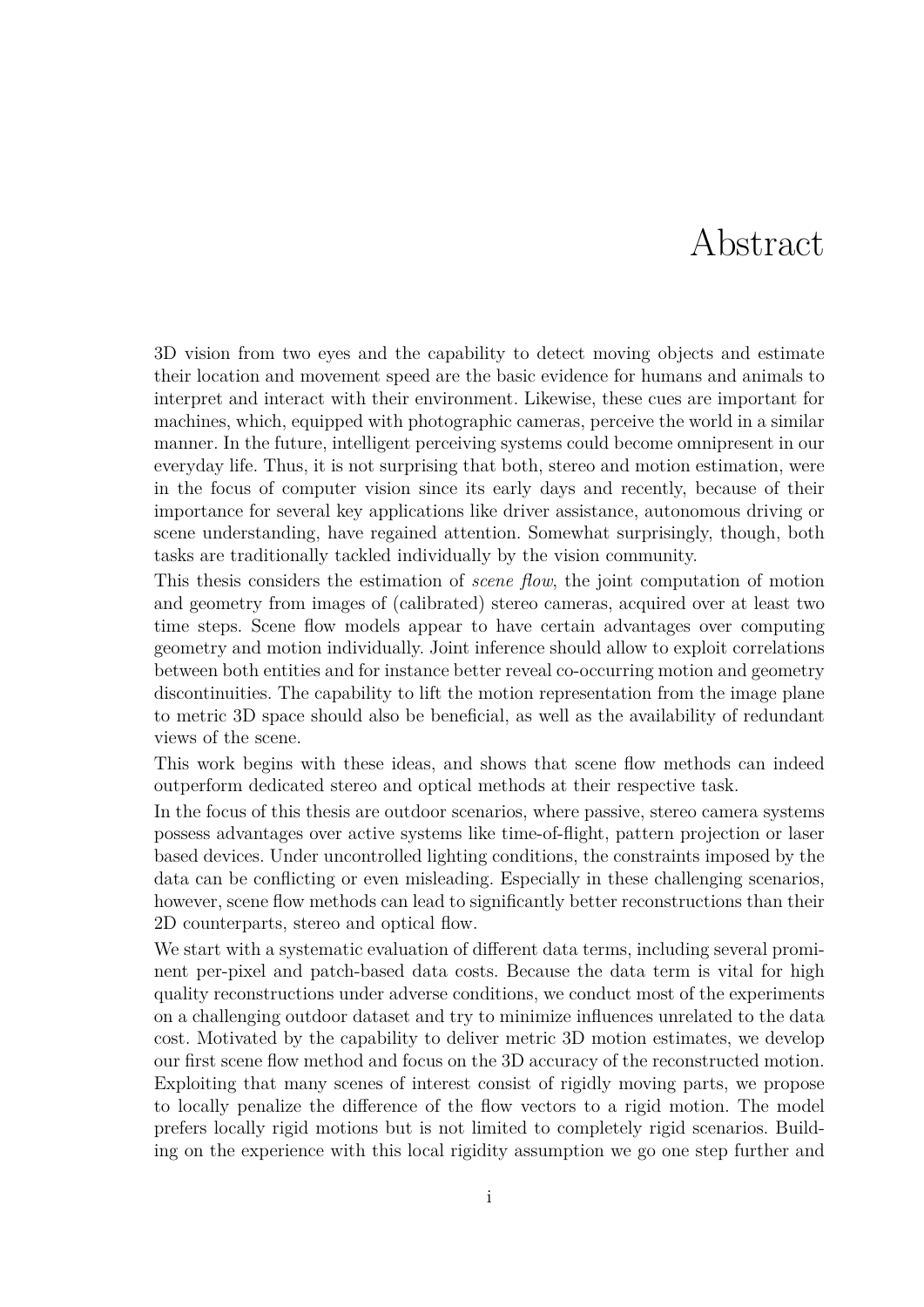propose to model the scene by planar and over time rigidly moving regions, into which the input images are segmented. Compared to conventional pixel-based representation, significantly less model parameters have to be determined, and jointly estimated along the (over-)segmentation of the scene, leading to accurate geometry and motion boundaries. Finally, the piecewise rigid model is extended by introducing the concept of view-consistency. Here each view holds its own representation of the scene, which are encouraged to be consistent across all frames. This leads to a situation, where all the data of all cameras is treated equally and has to be explained. In practice, view-consistency allows for more efficient occlusion handling and stabilizes the estimation especially in the presence of imaging outliers. Because we employ a scene space parameterization, the model can be easily extended to handle multiple frames in a temporal sliding window, which furthermore increases the redundancy and improves the quality of the reconstruction even further. We evaluate our models on recent datasets, and demonstrate results superior to the state-of-the art for both stereo and motion. Overall the results support the proposition that carefully exploiting the aforementioned advantages in the underlying models, can unveil the potential of scene flow.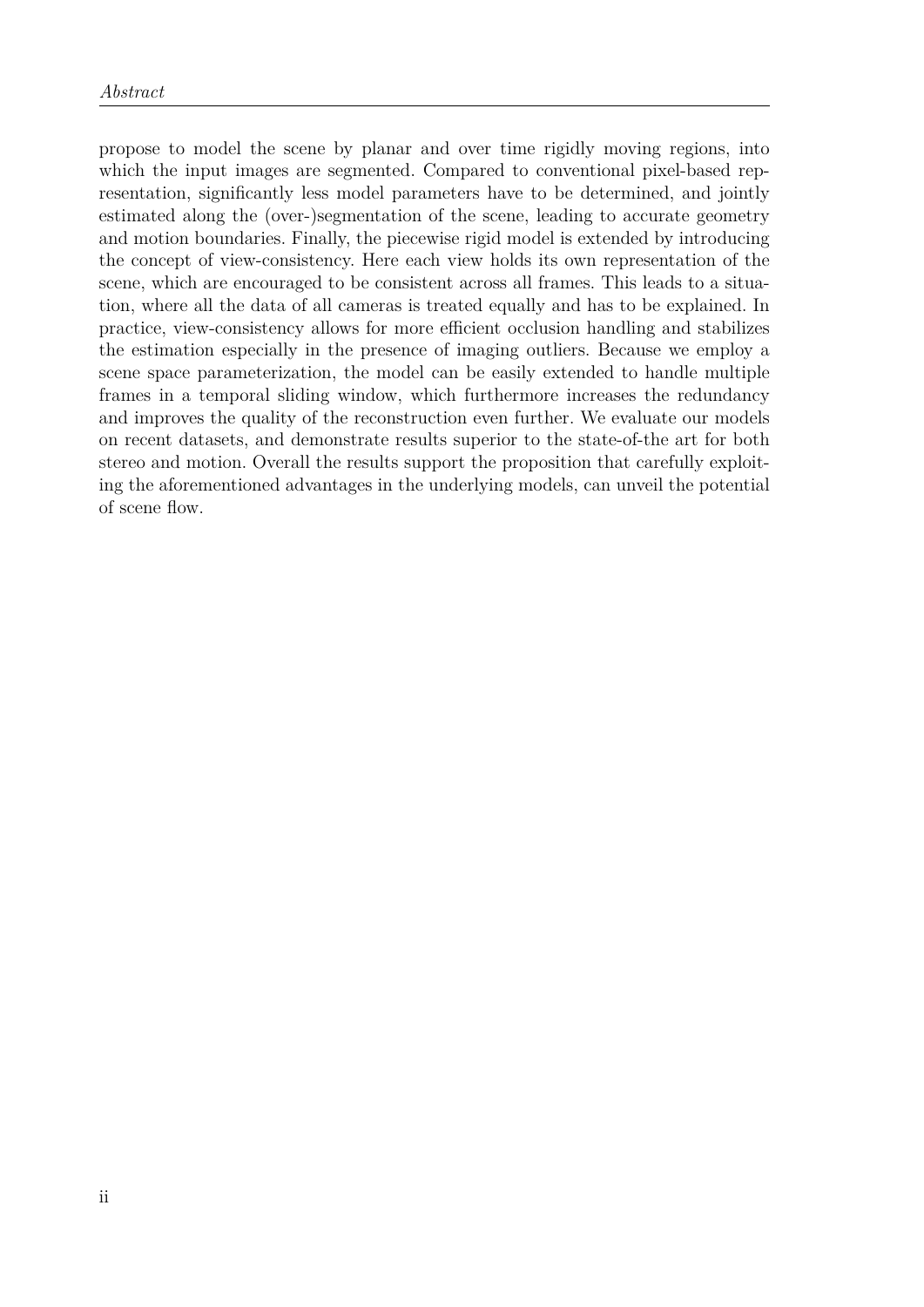## Kurzfassung

Die Fähigkeit des räumlichen Sehens, sowie das Erkennen von Bewegungen in der unmittelbaren Umgebung erlaubt es Menschen und Tieren mit ihrer Umwelt zu interagieren, diese zu interpretieren und zukünftige Aktionen zu planen. Ausgestattet mit photographischen Kameras sind genau diese beiden Qualifikationen oft wesentlicher Bestandteil für Anwendungen, in denen Maschinen mit ihrer Umgebung interagieren und auf Veränderungen reagieren müssen. Gerade solche, intelligenten Maschinen haben das Potential ein fester Bestandteil unserer Zukunft zu werden. Daher ist es wenig überaschend, dass Stereo-Rekonstruktion und das Erfassen von Bewegung aus Kamerabildern, der Optische Fluss, seit jeher ein Kerngebiet der Bildverarbeitung sind. Zudem sind beide Problemstellungen als Schlüsselqualifikation für Fahrerassistenzsysteme und autonomes Fahren auch heute von großer Bedeutung. In der Bildverarbeitung jedoch, werden beide Problem häufig getrennt betrachtet, obwohl Bewegungs- und Tiefen-Information meist gemeinsam benötigt werden.

Diese Arbeit beschäftigt sich mit dem Szenen-Fluss, der gemeinsamen Rekonstruktion von Geometrie und Bewegung aus Bildern kalibrierter Stereo-Kamerasysteme, die in unmittelbarer zeitlicher Folge aufgenommen wurden. Eine gemeinsame Betrachtung beider verwandter Problemstellungen mit Hilfe des Szenen-Flusses erscheint vorteilhaft. Der Szenen-Fluss erlaubt es die Bewegung anstatt in der Bildebene, direkt im metrischen, drei-dimensionalen Raum zu rekonstruieren. Des weiteren sind die Bilddaten in gewisser Redundanz vorhanden und Geometrie und Bewegung korrelierte Einheiten.

An diese Beobachtungen anknüpfend zeigt sich im Verlauf dieser Arbeit, dass mittels Szenen-Fluss gewonnene Rekonstruktionen auch mit spezialisierten Stereo und Optischer-Fluss Methoden mithalten können. Der Fokus dieser Arbeit liegt auf mobilen Anwendungen, in denen keinerlei Kontrolle über die Beleuchtung angenommen werden kann. Gerade für Aussenanwendungen, wie z.B. im Bereich der Fahrassistenz, besitzen passive Stereo-Kamera Systeme Vorteile gegenüber aktiven Methoden wie Time-of-Flight, Laser oder Projektions basierten Messverfahren, oder stellen eine kostengünstige Alternative dar. Ohne Kontrolle über die Beleuchtung können die aufgenommenen Daten allerdings (lokal) häufig irreführend oder widersprüchlich sein und somit die Rekonstruktion erschweren. Eines der Kernargumente dieser Arbeit ist, dass insbesonders unter erschwerten Bedingungen, der Szenen-Fluss der separaten Berechnung von Geometrie und Bewegung mittels Stereo und Optischen Fluss überlegen ist, und zu erheblich besseren Ergebnissen führen kann.

Am Anfang dieser Arbeit werden verschiedene, in der Literatur populäre Datenterme untersucht, wobei der Schwerpunkt auf deren Anwendbarkeit unter widrigen